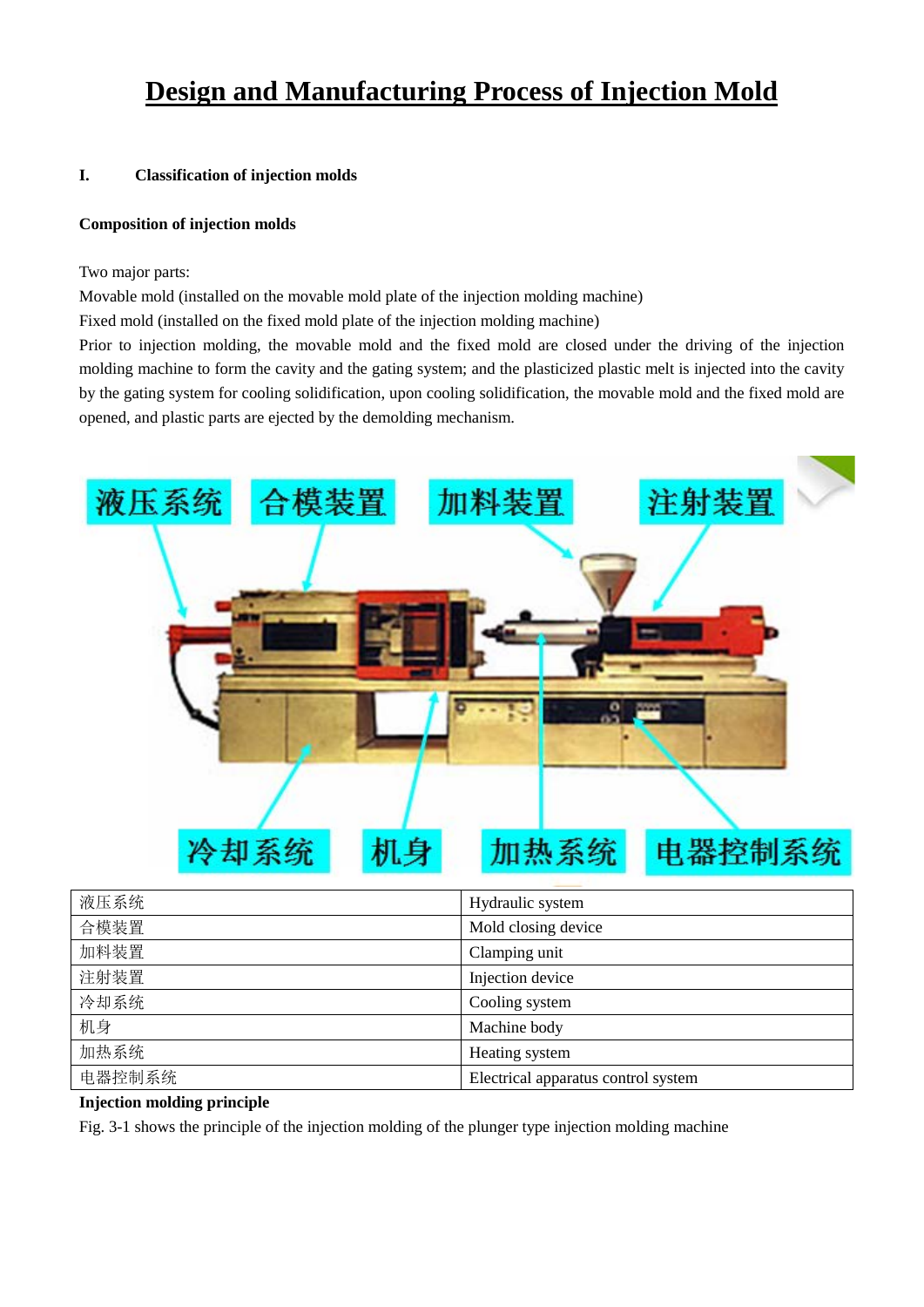

Fig. 3-1 One of injection molding principles 1-Plunger, 2-Hopper, 3-Spreader, 4-Heater, 5-Nozzle, 6-Fixed mold plate, 7-Injection molding part, 8-Movable mold plate



Fig. 4 -1 Structure of injection mold

1-Movable mold plate 2-Fixed mold plate 3-Coolant gallery 4-Fixed clamping plate 5-Locating ring 6-Sprue bush 7-Male mold 8-Guide pillar 9-Guide bushing 10-Moving clamping plate 11-Bearing plate 12-Bearing post 13-Ejector plate 14-Ejector pin retaining plate 15-Sprue puller 16-Ejector guide pillar 17-Ejector guide bush 18-Ejector pin 19-Return pin 20-Cushion block 21-Ejector pin of injection molding machine

**1. Formed components and parts** Refer to parts or components of the mold, which constitute the cavities of formed products for the mold and come in direct contact with the plastic melt; and after movable and fixed molds are closed, formed parts can determine the internal and external dimensions of injection molding parts.

**2. Gating system** Refer to the feeding channel from the nozzle of the injection molding machine to the cavity. It is generally composed of main runner, sub-runner, sprue, and cold slug well.

**3. Guiding and positioning mechanism** Parts that are arranged to achieve accurate guiding and positioning during the closure of movable and fixed molds, such as guide pillar, and guide bushing.

**4. Demolding mechanism** Refer to a mechanism that ejects plastic parts out of the mold during or upon mold opening. It is generally composed of ejector pin, ejector pin retaining plate, ejector plate, return pin, sprue puller, etc. **5. Side parting and core-pulling mechanism** It is used to form plastic parts with side holes or side grooves; and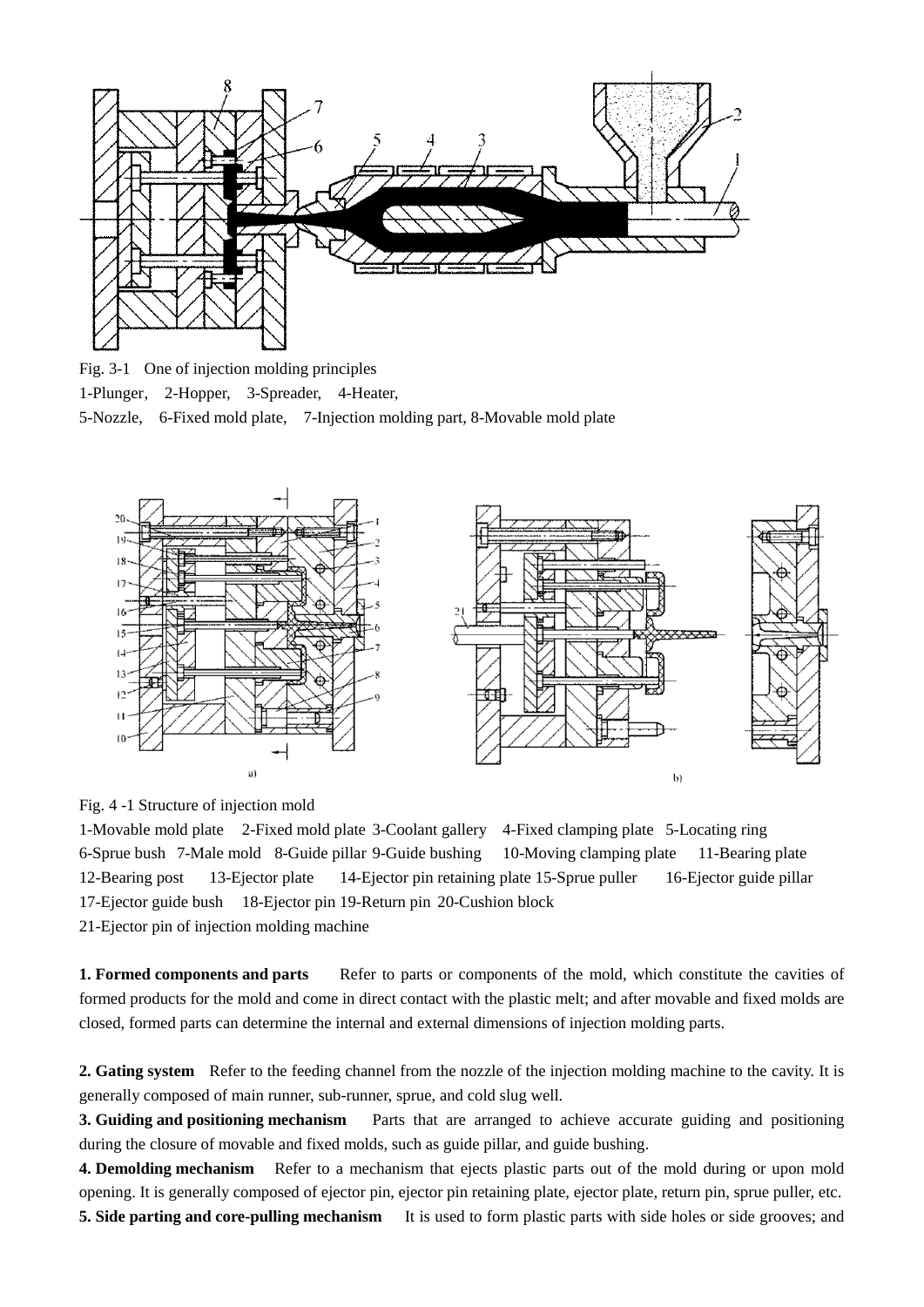before plastic parts are ejected out of the mold, it is necessary to implement side parting and pull the lateral core out. The mechanism composed of components and parts that complete the above operation is the side parting and core-pulling mechanism.

**6. Temperature adjustment system** To meet the requirements of the injection molding process on mold temperature, the mold shall be equipped with the cooling or heating system.

**7. Exhaust system** To exhaust the original air in the cavity and gas escaped from the plastic melt during injection molding, the exhaust system is arranged in the mold, that is, exhaust is achieved through the air discharge duct arranged on the parting surface, or the fit clearance of ejector pin, and mold insert.

### **8. Mold base**

#### **Classification of injection molds**

#### **1. Classified by overall structural characteristics of mold**

#### 1) Injection mold with single parting surface

During mold opening, the movable mold is separated from the fixed mold, and plastic parts and the condensates of the gating system are taken out of the single parting surface. It is also called as the double (two)-plate injection mold.

#### **2) Injection mold with double parting surfaces**

There are two different parting surfaces, which are used for taking plastic parts and condensates out. A cavity plate (also known as intermediate plate or runner plate) that can make reciprocating motion is arranged additionally between the movable mold plate and the fixed mold plate. It is also called as the three-plate type injection mold

### **3) Injection mold with side parting and core-pulling mechanism**

 When there are side grooves or side holes in plastic parts, plastic parts shall be formed with the core or the slider that can make lateral movement.

#### **4) Injection mold with movable formed parts**

 In terms of the special structures of plastic parts, the mold shall be equipped with movable formed parts; and during mold opening, formed parts can be taken out of the mold together with plastic parts, and then, are separated from plastic parts manually or with the simple tool, which are put back to the mold.

## **5) Injection mold with maneuverable screw thread unloading**

For plastic parts with screw threads, in case of automatic demolding, the rotational threaded core or the mold ring with screw thread can be arranged on the mold, and the actuating device (or special transmission) is arranged through the mold opening of the injection molding machine to drive the threaded core or the mold ring with screw thread to rotate, thereby demolding plastic parts.

#### **6) Injection mold without runner**

It means that there are no condensed materials in the runner in the gating system. The injection mold includes the heat insulating runner and hot runner mold for thermoplastic plastics, the warm runner injection mold for thermosetting plastics, and other molds.

### **2. Classified by capacity of mold cavity**

 Generally, the injection mold with the capacity of the mold cavity up to 3000cm3 above is called as the large-sized injection mold. The large-sized injection mold is high in difficulty in design and manufacturing, and high in manufacturing costs. It is necessary to deliberately consider the fluidity of the plastic melt, the mechanical properties of the mold, and temperature adjustment system. Customarily, the injection mold with the capacity of the mold cavity of 100cm3 and below is called as the small-sized injection mold. The medium-sized injection mold falls in between them.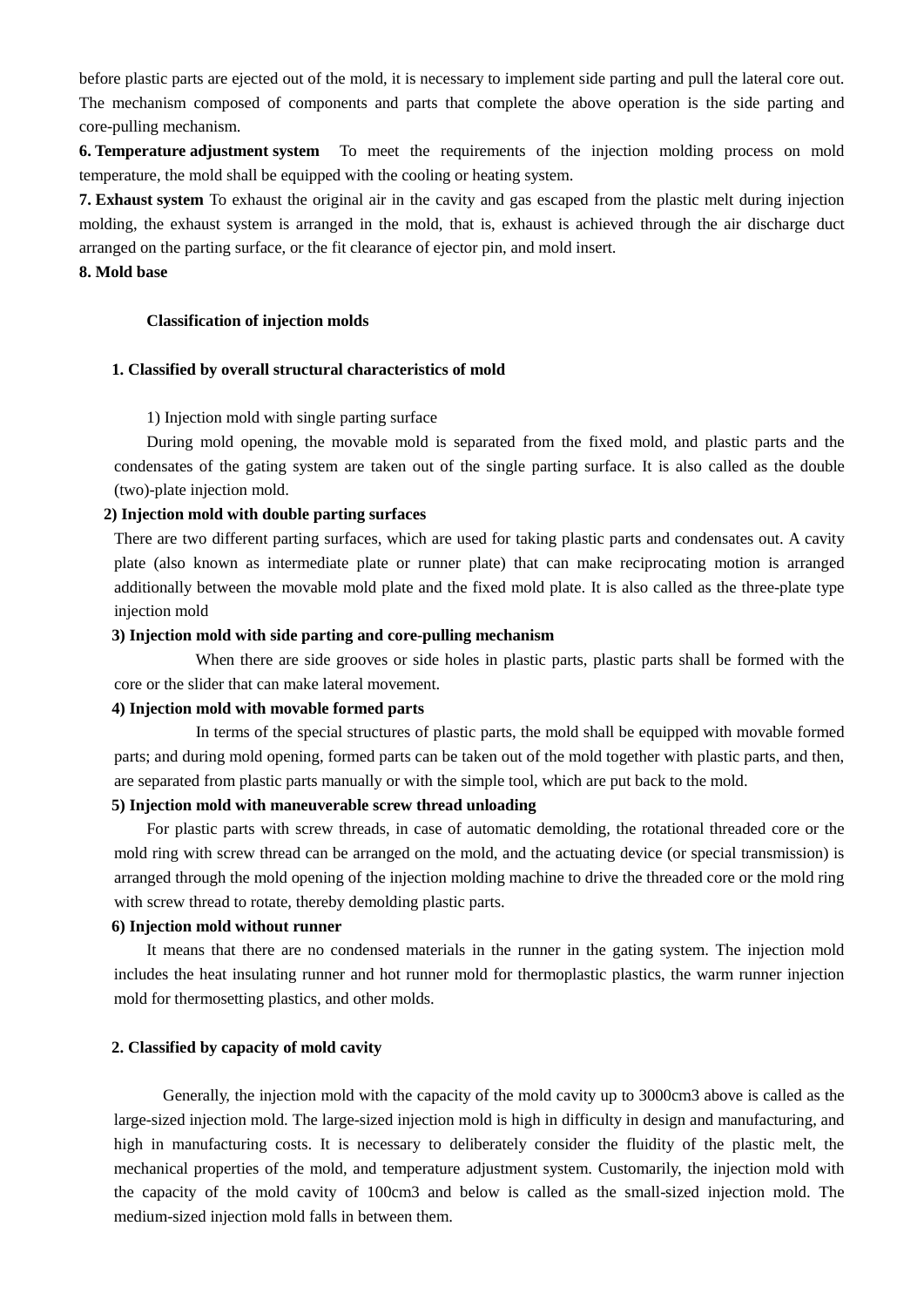#### **II. Typical structure of injection mold**

- 1. Injection mold with single parting surface
- 2. Injection mold with double parting surfaces

The injection mold with double parting surfaces has two parting surfaces, which is shown as Fig. 4-2



Fig. 4-2 Injection mold with double parting surfaces 1-Mold leg 2-Bearing plate 3-Movable mold plate 4-Stripper plate 5-Guide pillar 6-Spacer pin 7-Spring 8-Puller plate 9-Male mold 10-Sprue bush 11-Fixed mold plate 12-Intermediate plate 13-Guide pillar 14-Ejector pin 15-Ejector pin retaining plate 16-Ejector plate

3. Injection mold with slider angle pin for side parting and core-pulling



Fig. 4-6 Injection mold with slider angle pin for side core-pulling

1-Moving clamping plate 2-Cushion block 3-Bearing plate 4-Punch-retainer plate 5-Stop dog 6-Nut 7-Spring 8-Slider pull rod 9-Wedge block 10-Slider angle pin 11-Side core slider 12-Male mold 13-Locating ring 14-Fixed mold plate 15-Sprue bush 16-Movable mold plate 17-Guide pillar 18-Sprue puller 19-Ejector pin 20-Ejector pin retaining plate 21-Ejector plate